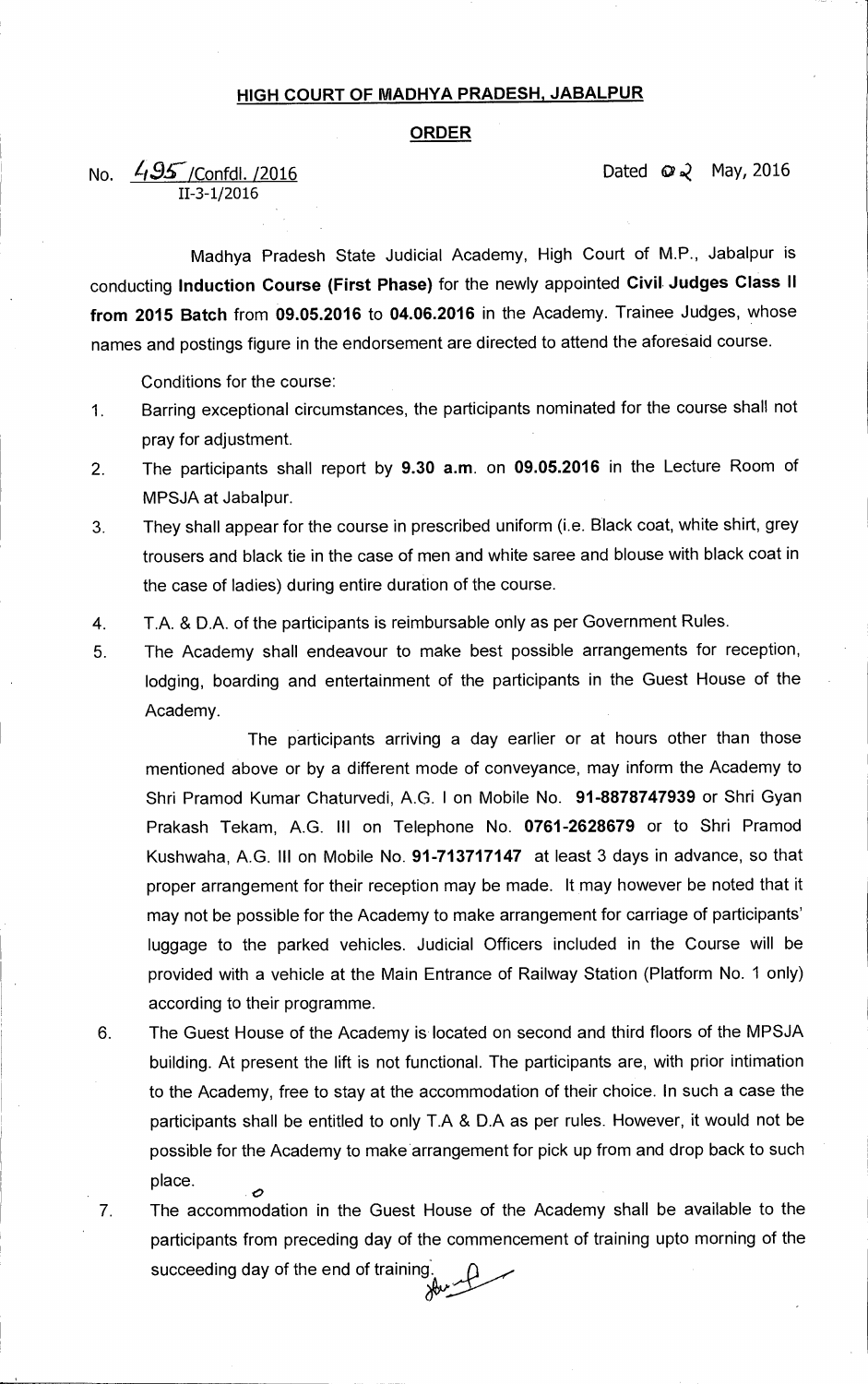8. The participants shall be provided with tea, breakfast, lunch and dinner during their period of stay for the course, free of charge.

## **1 BY ORDER OF HON'BLE THE CHIEF JUSTICE**

**02-0/1' (IVI` NOHAR MAMTANI) REGISTRAR GENERAL** 

Endt. No.  $\frac{496}{\sqrt{6}}$  /Confdl. /2016 **11-3-1/2016** 

**Copy forwarded to:-** 

- **1 The Deputy Controller, Govt. Central Press, Arera Hills, Habibganj, Bhopal-6 for publication in the next issue of the M.P. Gazaette,**
- **2. The Principal Secretary, Govt. M.P. Law & Legislative Affairs Department, 1st Floor, Vindhyachal Bhawan, Bhopal, Pin 462 006, for information.**
- **3. The Accountant General, (I), M.P. Gazetted Audit Department, Gwalior, for information.**
- **4. The Accountant General, (II), Gwalior, for information.**
- **5.**

**1. Shri Amandeep Singh Chhabda, I AJ to 1 Civil Judge Class-II, Balaghat** 

- **2. Sushri Pragati Mitra, IAJ to I Civil Judge Class-II, Bhind**
- **3. Ku. Priyanka Malpani, II AJ to !Civil Judge Class-II, Raisen**
- **4. Ku. Anushka Sharma,V AJ to 1 Civil Judge Class-II, Dewas**
- **5. Shri Kanhaiya Ji, III AJ to 1 Civil Judge Class-II, Gwalior**
- **6. Ku. Bindiya Dubey, IAJ to I Civil Judge Class-II, Chhindwara**
- **7. Ku. Barbi Juneja, I AJ To 1 Civil Judge Class-II, Sehore**
- **8. Shri Neeraj Kumar Prajapati, II AJ to I Civil Judge Class-II, Vidisha**
- **9. Shri Akshat Tayal, Ill AJ to I Civil Judge Class-II, Ashoknagar**

**10. Shri Mohit Kumar Shrivastava, IV AJ to 1 Civil Judge Class-II, Gwalior** 

- **11. Sushri Pallavi, II AJ to 1 Civil Judge Class-II, Rewa**
- **12. Ku. Meenakshi Sharma, II AJ to 1 Civil Judge Class-II, Datia**
- **13. Shri Satyam Pandey, V AJ to 1 Civil Judge Class-II, Morena**
- 14. Sushri Prerana Jain, IV AJ to I Civil Judge Class-II, Sagar
- **15. Sushri Apoorva Tamrakar, II AJ to I Civil Judge Class-II, Bhopal**
- **16. Sushri Ankita Shahi, I AJ to 1 Civil Judge Class-II, Singrouli (Waidhan)**
- **17. Sushri Divya Choudhary, V AJ to I Civil Judge Class-II, Gwalior**
- **18. Smt. Gunjan Sharma, VI AJ to 1 Civil Judge Class-II, Gwalior**
- **19. Shri Devrath Singh, IAJ to 1 Civil Judge Class-II, Narsingh7yye**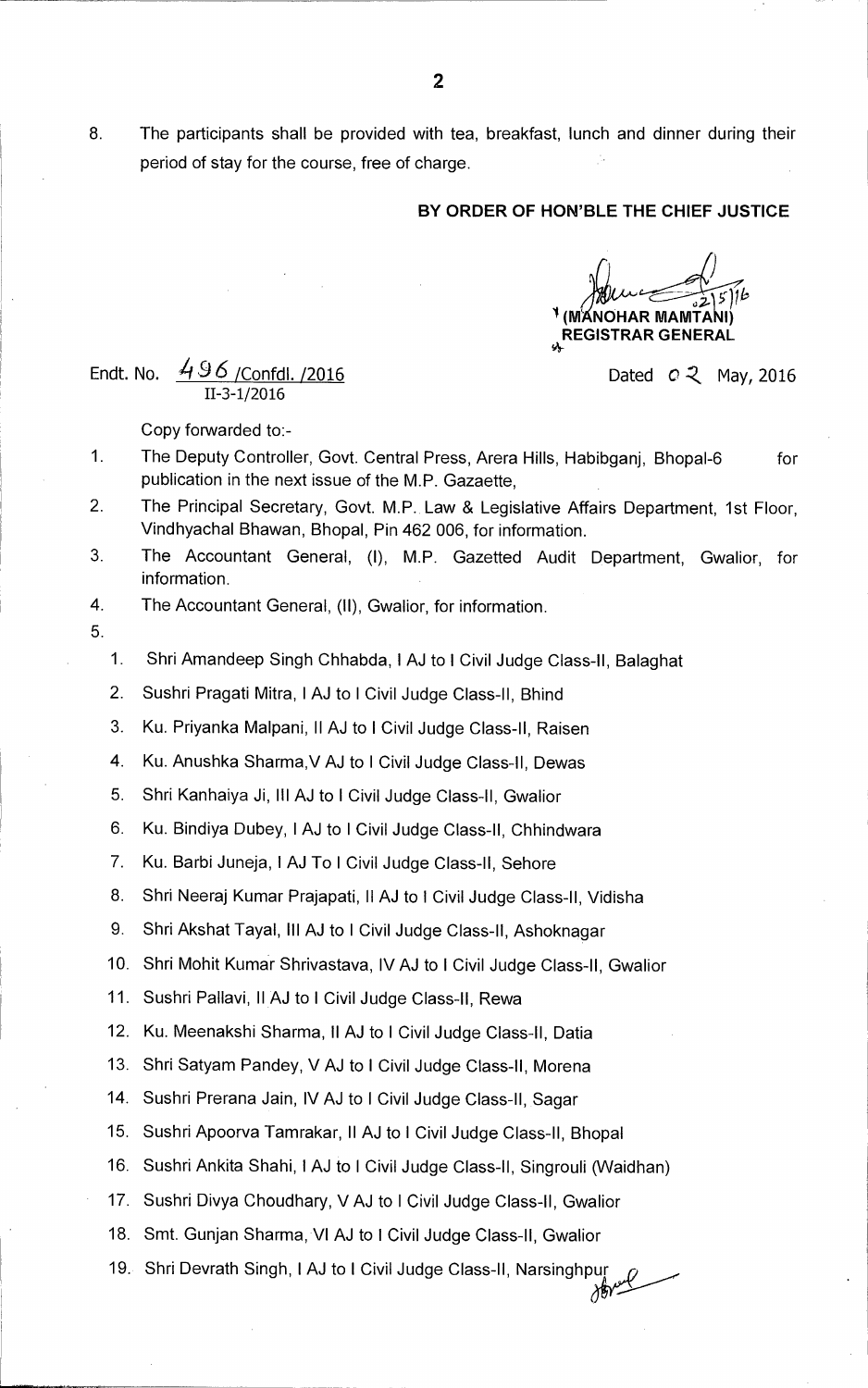20. Sushri Ruchi Shrivastava, Ill AJ to I Civil Judge Class-II, Rewa 21. Ku. Poornima Singh Baghel, V AJ to I Civil Judge Class-II, Katni 22. Sushri Kamini Prajapati, I AJ to I Civil Judge Class-II, Shivpuri 23. Shri Sachin Jain, ll AJ to I Civil Judge Class-II, Rajgarh 24. Shri Dev Kumar, IV AJ to I Civil Judge Class-II, Chhatarpur 25. Shri Tarunendra Pratap Singh, IV AJ To I Civil Judge Clas's-II, Satna 26. Shri Suresh Yadav, II AJ to I Civil Judge Class-II, Hoshangabad 27. Shri Jitendra Kumar Sharma, Ill AJ to I Civil Judge Class-II, Datia 28. Sushri Sanjana Saral, I AJ to I Civil Judge Class-II, Shajapur 29. Sushri Sandhya Garg, II AJ to I Civil Judge Class-II, Indore 30. Shri Anshuman Dhunna, II AJ to I Civil Judge Class-II, Ratlam 31. Shri Manish Kumar Pareek, I AJ to I Civil Judge Class-II, Neemuch 32. Shri Manjul Singh, II AJ to I Civil Judge Class-II, Satna 33. Shri Raj Kumar Tripathi, III AJ to I Civil Judge Class-II, Jabalpur 34. Sushri Sanju Tiwari, Ill AJ to I Civil Judge Class-II, Indore 35. Shri Vinik Jain, VII AJ to I Civil Judge Class-II, Guna 36. Sushri Anshu Chauhan, IV AJ to I Civil Judge Class-II, Indore 37. Shri Abhishek Kumar, II AJ to I Civil Judge Class-II, Sidhi 38. Shri Mrinal Mohit, I AJ to I Civil Judge Class-II, Dhar 39. Sushri Sudha Pandey, II AJ to I Civil Judge Class-II, Balaghat 40. Shri Aman Malik, IV AJ to I Civil Judge Class-II, Betul 41. Sushri Rakhi Sahu, Ill AJ to I Civil Judge Class-II, Bhopal 42. Sushri Ankita Raj, IV AJ to I Civil Judge Class-II, Bhopal 43. Sushri Pritanjali Singh, IV AJ to I Civil Judge Class-II, Jabalpur 44. Smt. Anuja Shrivastava, III AJ to I Civil Judge Class-II, Chhindwara 45. Smt. Vandna Singh, ll AJ to I Civil Judge Class-II, Damoh 46. .Shri Manoj Kumar, I AJ to I Civil Judge Class-II, Barwani 47. Shri Vinay Kumar Tiwari, I AJ to I Civil Judge Class-II, Sagar 48. Shri Praveen Garg, IV AJ to I Civil Judge Class-II, Ujjain 49. Sushri Priyanka Bundela, I AJ to I Civil Judge Class-II, Tikamgarh For information and compliance with a direction to all the participants that they should compulsorily appear at M.P.S.J.A. Building at Jabalpur on aforesaid date and time as mentioned in order.

**3**